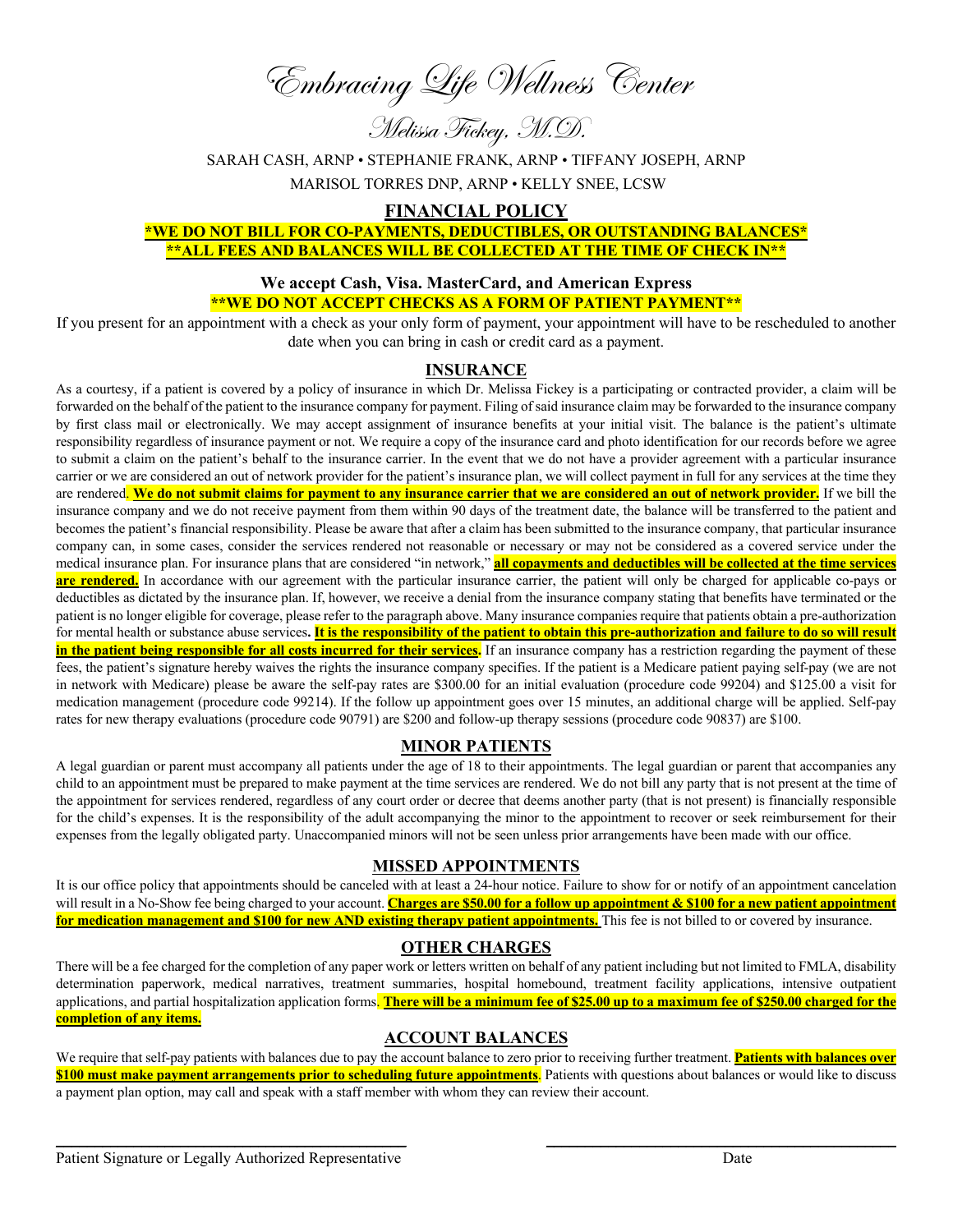Embracing Life Wellness Center

Melissa Fickey, M.D.

SARAH CASH, A.R.N.P. • STEPHANIE FRANK, A.R.N.P. • TIFFANY JOSEPH, A.R.N.P.

## **FDA ADVISORY**

This information is being provided for informational purposes regarding the FDA advisory that has been issued relating to antidepressants. The FDA has asked that most drug companies that manufacture antidepressants include a package warning regarding the worsening of symptoms and suicidality while being treated with antidepressant therapy. We are providing this information to make you aware of the FDA waring and to **stress the importance of monitoring of the patient while taking antidepressants**. Monitoring of the patient by our office will be handled regularly scheduled follow up appointments. **It is imperative that you keep follow up appointments as requested by the physician**. If there is need to inform the physician of a dramatic worsening in symptoms or if there are concerns that arise prior to the scheduled appointment, you are asked to contact our office.

#### **CLINICAL WORSENING & SUICIDE RISK**

Patients with major depressive disorder, both adult and pediatric, may experience worsening of their depression and/or emergence of suicidal ideation and behavior (suicidality), whether or not they are taking antidepressant medications, and this risk may persist until significant remission occurs. Although there has been a long-standing concern with antidepressant, having a role in inducing such behaviors has not been established. Nevertheless, patients being treated with antidepressants should be observed closely for clinical worsening and suicidality, especially at the beginning of a course of drug therapy, or at the time of dose changes, either increases or decreases. Consideration should be given to changing the therapeutic regimen, including possibly discontinuing the medication in patients whose depression is persistently worse or whose emergent suicidality is severe, abrupt in onset, or was not part of the patient's presenting symptoms.

Because of the possibility of co-morbidity between major depressive disorder and other psychiatric and non-psychiatric disorders, the same precautions observed when treating patients with major depressive disorder should be observed when treating patients with other psychiatric and non-psychiatric disorders.

The following symptoms, anxiety, agitation, panic attacks, insomnia, irritability, hostility (aggressiveness), impulsivity, akathisia (psychomotor restlessness), hypomania, and mania, have been reported in adult and pediatric patients being treated with antidepressants for major depressive disorder as well as for other indications, both psychiatric and non-psychiatric. Although a causal link between the emergence of such symptoms and either the worsening of depression and/or the emergence of suicidal impulses has not been established, consideration should be given to changing the therapeutic regimen, including the possibility of continuing the medication, in patients for whom such symptoms are severe, abrupt in onset, or were not part of the patients presenting problems.

Families and caregivers of patients being treated with antidepressants for major depressive disorder or other indications, both psychiatric and non-psychiatric, should be alerted about the need to monitor patients for the emergence of anxiety, agitation, irritability, and the other symptoms described above, as well as the emergence of suicidality, and to report such symptoms immediately to health care providers.

A major depressive episode may be the initial presentation of bipolar disorder. It is generally believed (though not established in controlled trials) that treating such an episode with an antidepressant alone may increase the likelihood of precipitation of a mixed/manic episode in patients at risk for bipolar. Whether any of the symptoms described above represent such a conversation is unknown.

Decision to start antidepressant therapy has been based on the **benefit vs risk ratio**. You as patient or guardian/parent of the patient have agreed to this course of therapy knowing the possible risks associated with these treatments.

\_\_\_\_\_\_\_\_\_\_\_\_\_\_\_\_\_\_\_\_\_\_\_\_\_\_\_\_\_\_\_\_\_\_\_\_\_\_\_\_\_\_\_\_\_\_\_ \_\_\_\_\_\_\_\_\_\_\_\_\_\_\_\_\_\_\_\_\_\_\_\_\_\_\_\_\_\_\_\_\_\_\_\_\_\_\_\_\_\_\_\_\_\_\_

Patient Signature or Legally Authorized Representative Date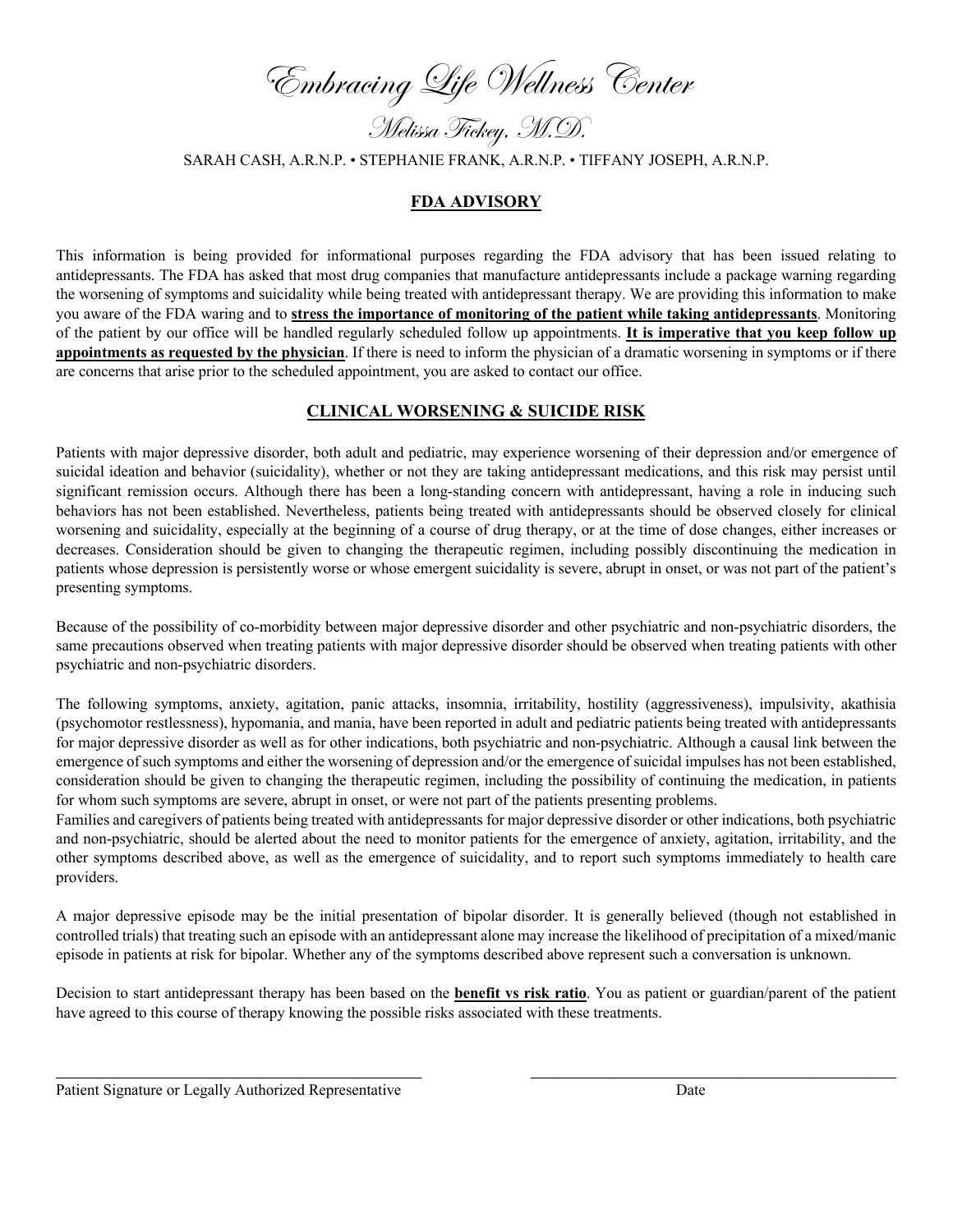| 'Embracing Life Wellness Center<br>Melissa Fickey, M.D.                                                                                                                              |                                                                                                                                                 |                             |  |  |  |
|--------------------------------------------------------------------------------------------------------------------------------------------------------------------------------------|-------------------------------------------------------------------------------------------------------------------------------------------------|-----------------------------|--|--|--|
| SARAH CASH, A.R.N.P. • STEPHANIE FRANK, A.R.N.P. • TIFFANY JOSEPH, A.P.R.N.                                                                                                          |                                                                                                                                                 |                             |  |  |  |
| Child, Adolescent, & Adult Psychiatry<br>Authorization for Verbal Communication and/or to Leave Voicemail Messages<br>(This does NOT authorize release of copies of medical records) |                                                                                                                                                 |                             |  |  |  |
|                                                                                                                                                                                      |                                                                                                                                                 |                             |  |  |  |
| Date of Birth: <u>Month/Day/Year</u>                                                                                                                                                 |                                                                                                                                                 |                             |  |  |  |
|                                                                                                                                                                                      |                                                                                                                                                 |                             |  |  |  |
|                                                                                                                                                                                      | Patient Authorization: I hereby authorize Embracing Life Wellness Center to leave detailed, personal health information by the following means: |                             |  |  |  |
| $\circ$                                                                                                                                                                              | Voicemail message at my home number:                                                                                                            | (area code and number)      |  |  |  |
| $\circ$                                                                                                                                                                              | Voicemail message at my work number:                                                                                                            | (area code and number)      |  |  |  |
| $\circ$                                                                                                                                                                              | Voicemail message on my cellular phone:                                                                                                         | (area code and number)      |  |  |  |
| $\circ$                                                                                                                                                                              | Voicemail at a different location:                                                                                                              | (area code and number)      |  |  |  |
| $\circ$                                                                                                                                                                              | Verbal message with my spouse or partner:                                                                                                       | (name of spouse or partner) |  |  |  |
| $\circ$                                                                                                                                                                              | Verbal message with other family member:                                                                                                        | (area code and number)      |  |  |  |
|                                                                                                                                                                                      |                                                                                                                                                 | (name of family member)     |  |  |  |
|                                                                                                                                                                                      |                                                                                                                                                 | (area code and number)      |  |  |  |

o Other: \_\_\_\_\_\_\_\_\_\_\_\_\_\_\_\_\_\_\_\_\_\_\_\_\_\_\_\_\_\_\_\_\_\_\_\_\_\_\_\_\_\_\_\_\_\_\_\_\_\_\_\_\_\_\_\_\_\_\_\_\_\_\_\_\_\_\_\_\_\_\_\_\_\_\_\_\_\_\_

With my signature below, I acknowledge and understand that this authorization will be kept in my medical record and that the communication parameters listed above will remain in effect until revoked by me in writing. It is my responsibility to notify Embracing Life Wellness Center in writing should I wish to change one or more of the telephone numbers and/or contacts listed above.

 $\_$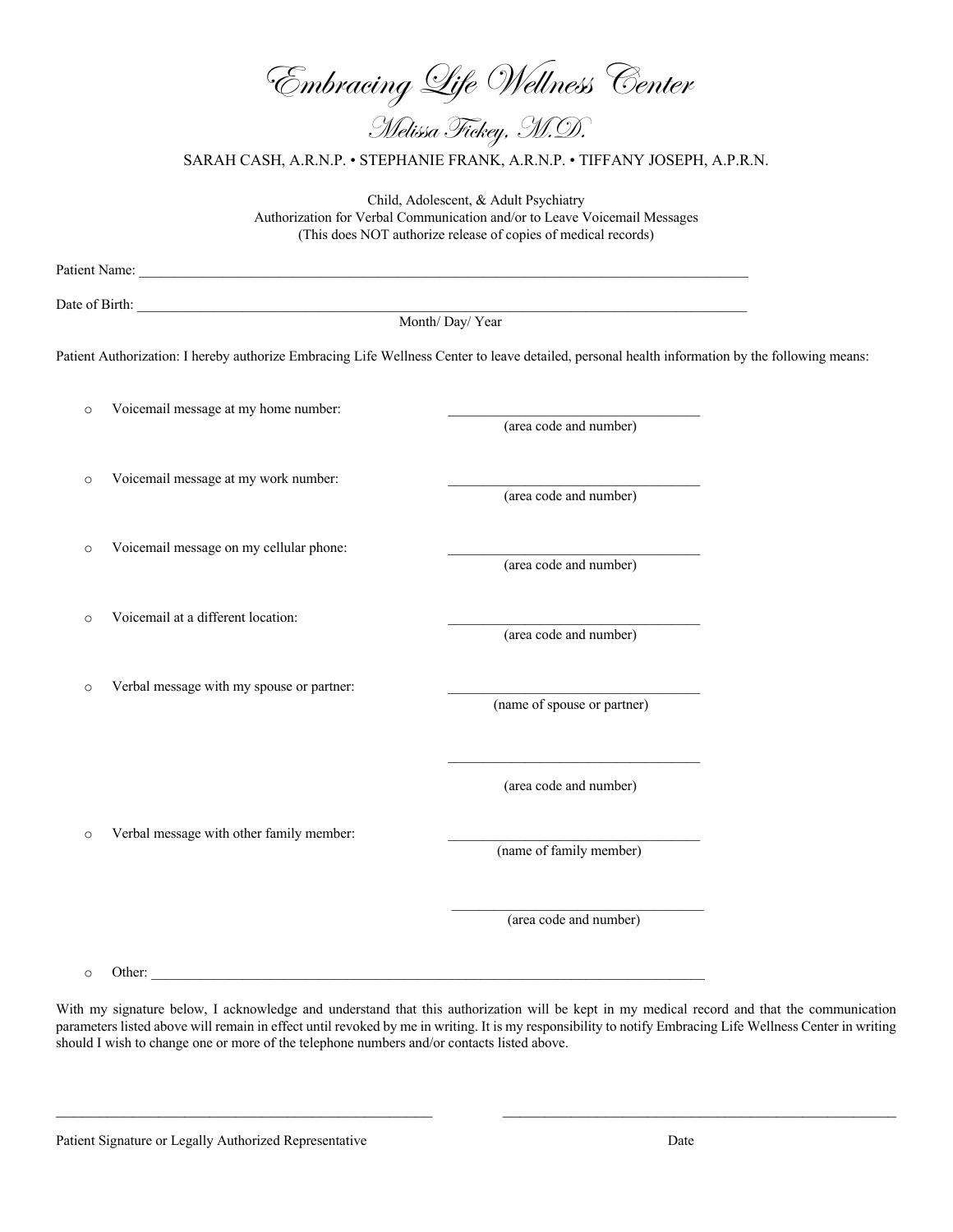Embracing Life Wellness Center

Melissa Fickey, M.D. SARAH CASH, A.R.N.P. • STEPHANIE FRANK, A.R.N.P. • TIFFANY JOSEPH, A.R.N.P.

#### **PATIENT CODE OF CONDUCT**

Patient's Name:

As the patient or legal guardian, I agree to accept the terms of this patient code of conduct agreement.

# **INITIAL EACH LINE**

- I agree to keep and be on time to all my scheduled appointments.
- I understand that frequent missed appointments or late cancellations may result in being dismissed from the office. This includes but not limited to two no shows in a row or three no shows in a year.
- I agree to notify the office of any changes to personal information such as name, address, telephone, or insurance changes.
- Due to limited space in the waiting room, I agree to only bring myself and possibly a supportive advocate to my appointments, arranging for childcare before my appointment day and time. Additionally, If I am an adult accompanying a minor, I will bring only the child for whom the appointment is for.
- If I am an adult accompanying a minor, I agree to supervise the child while in the office to avoid unruly behavior.
- I agree to adhere to the payment policy outlined by this office and keep my account in good standing.
- I understand that an additional therapy code may be added for an extra charge should a visit exceed 15-20 minutes.
- I agree to conduct myself in a courteous manner towards the staff and providers.
- I understand that if I am disrespectful to staff or disrupt the care of other patients, my care may be terminated.
- \_\_\_\_\_\_ I agree to respect the rights and property of the staff and other persons in the office.
- I agree not to sell, share, or give any of my medication to another person. I understand that such mishandling of my medication is a serious violation of this agreement and would result in termination without any recourse for appeal.
- I agree not to deal, steal, or conduct any illegal or disruptive activities in the provider's office.
- I agree that the medication I receive is my responsibility and I agree to keep it in a safe, secure place. I understand that lost or stolen medication will not be replaced regardless of the reason for loss.

\_\_\_\_\_\_ I understand that schedule II drugs (stimulant medications) will NOT be refilled over the weekend. There are NO early refills permitted for these medications.

- I agree not to obtain any controlled medications from any doctors, pharmacies, or other sources without telling my provider.
- \_\_\_\_\_\_ I agree to take my medication as my provider has instructed and not to alter the way I take my medication without first consulting my provider.
- I understand that medication alone is not sufficient treatment for my condition, and I agree to participate in counseling as discussed and agreed upon with my provider and specified in my treatment plan.
	- \_\_\_\_\_\_ **I understand that violations of the above may be grounds for termination of treatment.**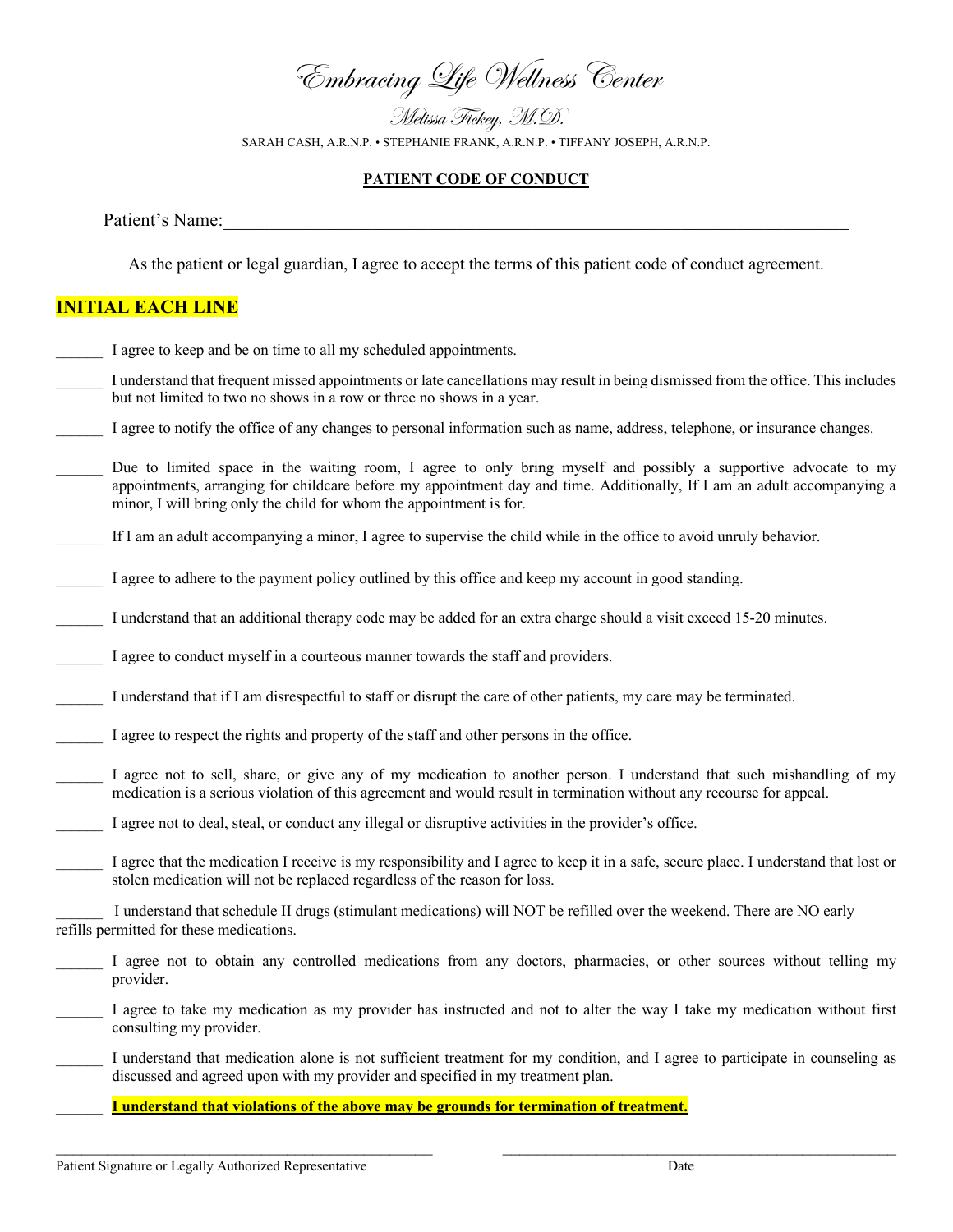Embracing Life Wellness Center

Melissa Fickey, M.D.

SARAH CASH, A.R.N.P. • STEPHANIE FRANK, A.R.N.P. • TIFFANY JOSEPH, A.R.N.P.

6332 US HWY 301 S  $\binom{8332}{\text{PH}}$ : (813)-662-5919 RIVERVIEW, FL 33578  $\bigcup$  FX: (813)- 671-8374

## **AUTHORIZATION FOR RELEASE OF INFORMATION**

Date: The Patient Name: The Patient Name: The Patient Name: The Patient Name: The Patient Name: The Patient Name: The Patient Name: The Patient Name: The Patient Name: The Patient Name: The Patient Name: The Patient Name: This authorization will allow Dr. Fickey to exchange general medical as well as psychiatric/ alcohol/ drug abuse/ HIV/ and or AIDS information from my health record in accordance with Florida Statutes 394, 459, 90.503, 394.4615, 397.501 and Federal Regulations (42 CFR Part 2) with:

#### PRIMARY CARE PROVIDER:

(Name of Agency/ Organization/ Professional or Individual)

Address Information

Telephone Number/ Fax Number

I hereby authorize the use or disclosure of my individually identifiable health/ psychiatric/ mental health information as described below. I understand that the information I authorize any person or entity to receive or collect about me may be re-disclosed and no longer protected by federal privacy regulations. I understand the office of Melissa Fickey, M.D. cannot guarantee the privacy of my records once they have been released to an outside party and shall be held harmless from any liability or negligence from the re-disclosure or release of my records. **PLEASE CHECK ALL THE APPLY BELOW**

| FLEASE CHECK ALL THE AFFLY BELOW                                                        |                                |                         |  |  |  |
|-----------------------------------------------------------------------------------------|--------------------------------|-------------------------|--|--|--|
| Physician Discharge Summary                                                             | Psychological Evaluation       | Medical History         |  |  |  |
| History/ Physical Examination                                                           | Psychiatric Evaluation         | Lab Results             |  |  |  |
| Consultation                                                                            | Progress Notes                 | Diagnosis               |  |  |  |
| Recommendation for Treatment & Care                                                     | <b>Treatment Plans</b>         | Verbal Communications   |  |  |  |
| Psychiatric Discharge Summary                                                           | <b>Billing Records</b>         | Insurance Coverage Info |  |  |  |
|                                                                                         | <b>ENTIRE FILE</b>             |                         |  |  |  |
|                                                                                         |                                |                         |  |  |  |
| Other Information:                                                                      |                                |                         |  |  |  |
| The purpose for the release and disclosure of this protected health information if for: |                                |                         |  |  |  |
| Continuation of Care                                                                    | Coordination of Care/Treatment | Other:                  |  |  |  |
|                                                                                         |                                |                         |  |  |  |

A general medical authorization or subpoena duces tecum without a specific authorization provided to release psychiatric/ alcohol/ drug abuse/ HIV and or AIDS information must have this waiver from the patient or his/her legally authorized representative. A copy of this authorization shall be considered as void as an original signed copy. I understand that I have a right to refuse this authorization. If I approve, I further understand that Melissa Fickey, M.D. is released from all legal liability arising from the release of the information requested. Treatment will not be conditioned on the provision of a signed authorization except as permitted by law.

**Prohibition on Redisclosure:**

This information has been disclosed to you from the records whose confidentiality is protected by Federal law. Any further re-disclosure is strictly prohibited. These records may be protected by Federal Regulation (42CFR Part2). This consent is subject to revocation at any time, except to the extent that the program which is to make the disclosure has already taken action in reliance upon it. This authorization will remain valid until written revocation of the authorization is made by the patient or patient's guardian and provided to Embracing Life Wellness Center. This authorization shall remain valid for the duration for which the patient is receiving care and treatment at Embracing Life Wellness Center. Voluntary cessation of treatment or if the patient is discharged from the practice involuntarily will terminate the validity of this release.

Patient Signature (If patient is over the age of 18) Date

Legally Authorized Representative's Signature Date

Witness Signature Date **Date** Date **Date** Date **Date** Date **Date** Date **Date** Date **Date** Date **Date** Date **Date Date**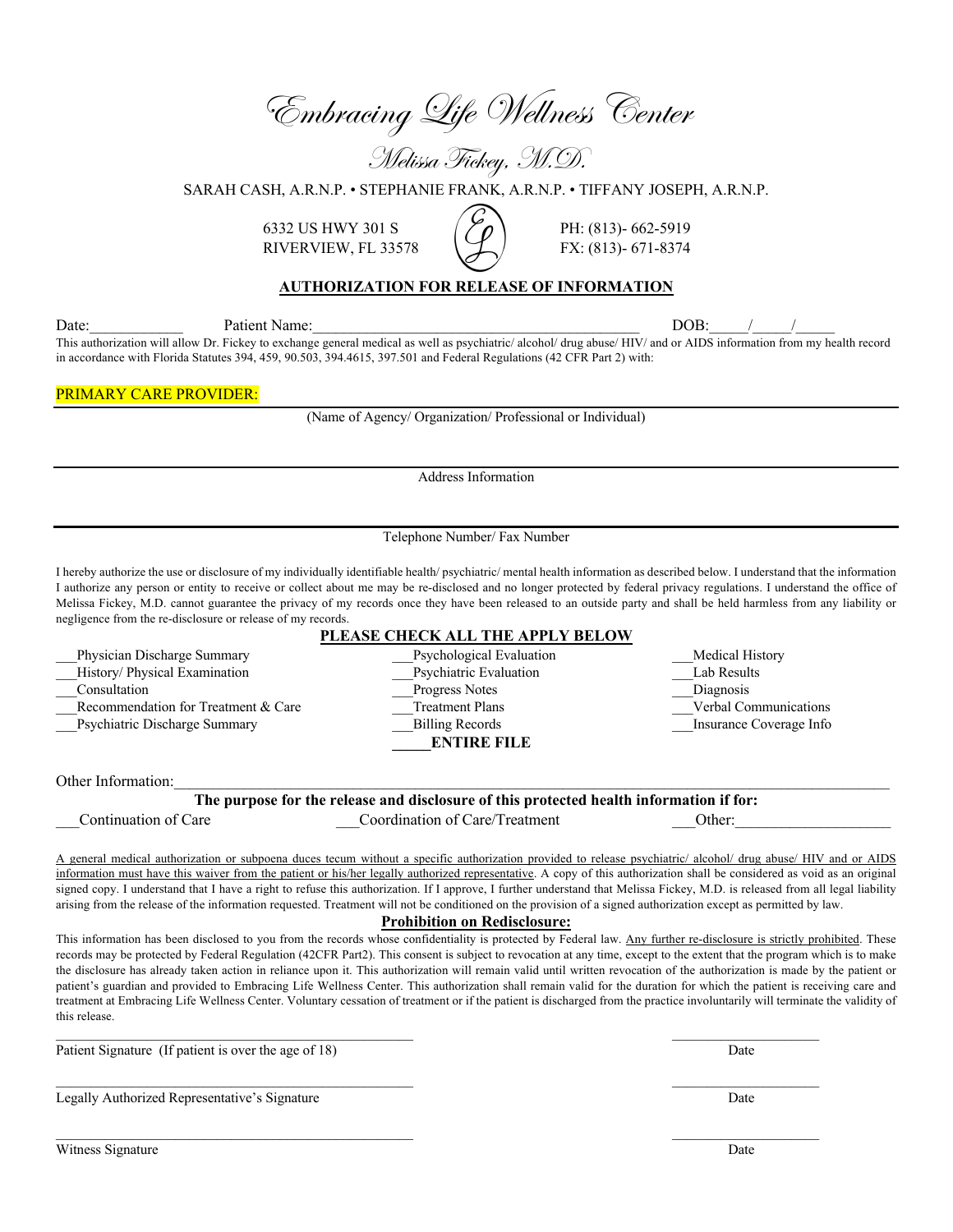Embracing Life Wellness Center

Melissa Fickey, M.D.

SARAH CASH, A.R.N.P. • STEPHANIE FRANK, A.R.N.P. • TIFFANY JOSEPH, A.R.N.P.

6332 US HWY 301 S  $(\frac{8}{3})$  PH: (813)- 662-5919 RIVERVIEW, FL 33578  $\sqrt{2}$  FX: (813)- 671-8374

## **AUTHORIZATION FOR RELEASE OF INFORMATION**

Date: The Patient Name: The Patient Name: The Patient Name: The Patient Name: The Patient Name: The Patient Name: The Patient Name: The Patient Name: The Patient Name: The Patient Name: The Patient Name: The Patient Name:

This authorization will allow Dr. Fickey to exchange general medical as well as psychiatric/ alcohol/ drug abuse/ HIV/ and or AIDS information from my health record in accordance with Florida Statutes 394, 459, 90.503, 394.4615, 397.501 and Federal Regulations (42 CFR Part 2) with:

#### INSURANCE COMPANY NAME ONLY:

(Name of Agency/ Organization/ Professional or Individual)

Located on the Back of the Card

Address Information

Located on the Back of the Card

Telephone Number/ Fax Number

I hereby authorize the use or disclosure of my individually identifiable health/ psychiatric/ mental health information as described below. I understand that the information I authorize any person or entity to receive or collect about me may be re-disclosed and no longer protected by federal privacy regulations. I understand the office of Melissa Fickey, M.D. cannot guarantee the privacy of my records once they have been released to an outside party and shall be held harmless from any liability or negligence from the re-disclosure or release of my records.

#### **PLEASE CHECK ALL THE APPLY BELOW**

Physician Discharge Summary example and the Psychological Evaluation and Medical History \_\_\_History/ Physical Examination \_\_\_Psychiatric Evaluation \_\_\_Lab Results \_\_\_Consultation \_\_\_Progress Notes \_\_\_Diagnosis Recommendation for Treatment & Care Treatment Plans Treatment Plans Verbal Communications Psychiatric Discharge Summary  $X$  Billing Records  $X$  Insurance Coverage Info **\_\_\_\_\_ENTIRE FILE**

Other Information:

**The purpose for the release and disclosure of this protected health information if for:**

 $\mathcal{L}_\text{max}$  , and the contribution of the contribution of the contribution of the contribution of the contribution of the contribution of the contribution of the contribution of the contribution of the contribution of t

 $\mathcal{L}_\text{max}$ 

\_\_\_Continuation of Care \_\_\_Coordination of Care/Treatment \_\_\_Other:\_\_\_\_\_\_\_\_\_\_\_\_\_\_\_\_\_\_\_\_

A general medical authorization or subpoena duces tecum without a specific authorization provided to release psychiatric/ alcohol/ drug abuse/ HIV and or AIDS information must have this waiver from the patient or his/her legally authorized representative. A copy of this authorization shall be considered as void as an original signed copy. I understand that I have a right to refuse this authorization. If I approve, I further understand that Melissa Fickey, M.D. is released from all legal liability arising from the release of the information requested. Treatment will not be conditioned on the provision of a signed authorization except as permitted by law.

#### **Prohibition on Redisclosure:**

This information has been disclosed to you from the records whose confidentiality is protected by Federal law. Any further re-disclosure is strictly prohibited. These records may be protected by Federal Regulation (42CFR Part2). This consent is subject to revocation at any time, except to the extent that the program which is to make the disclosure has already taken action in reliance upon it. This authorization will remain valid until written revocation of the authorization is made by the patient or patient's guardian and provided to Embracing Life Wellness Center. This authorization shall remain valid for the duration for which the patient is receiving care and treatment at Embracing Life Wellness Center. Voluntary cessation of treatment or if the patient is discharged from the practice involuntarily will terminate the validity of this release.

Patient Signature (If patient is over the age of 18) Date

Legally Authorized Representative's Signature Date

Witness Signature Date and the United States of the United States of the United States of Date Date